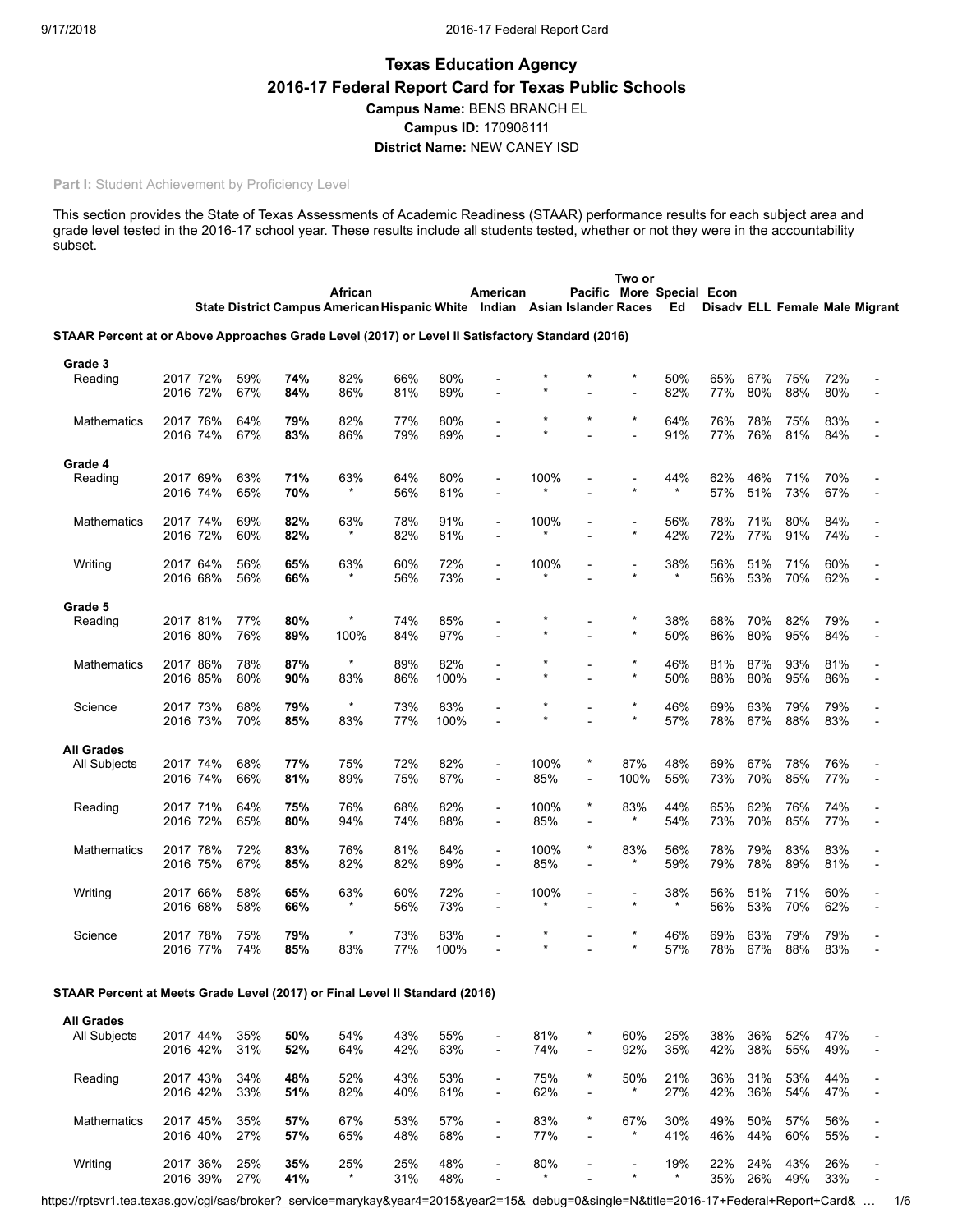|                                                                                                               |                      |              |              |              | African        |                 |              | American                 |                                  |                     | State District Campus American Hispanic White Indian Asian Islander Races | Two or             | Pacific More Special Econ<br>Ed |              |              | Disady ELL Female Male Migrant |              |                          |
|---------------------------------------------------------------------------------------------------------------|----------------------|--------------|--------------|--------------|----------------|-----------------|--------------|--------------------------|----------------------------------|---------------------|---------------------------------------------------------------------------|--------------------|---------------------------------|--------------|--------------|--------------------------------|--------------|--------------------------|
| Science                                                                                                       | 2017 48%<br>2016 44% | 42%<br>38%   |              | 49%<br>52%   | *<br>33%       | 34%<br>41%      | 63%<br>71%   |                          |                                  |                     |                                                                           |                    | 31%<br>43%                      | 31%<br>40%   | 17%<br>39%   | 45%<br>50%                     | 51%<br>53%   |                          |
| STAAR Percent at Masters Grade Level (2017) or Level III Advanced (2016)                                      |                      |              |              |              |                |                 |              |                          |                                  |                     |                                                                           |                    |                                 |              |              |                                |              |                          |
| <b>All Grades</b>                                                                                             |                      |              |              |              |                |                 |              |                          |                                  |                     |                                                                           |                    |                                 |              |              |                                |              |                          |
| All Subjects                                                                                                  | 2017 19%<br>2016 17% | 13%<br>10%   |              | 26%<br>25%   | 27%<br>32%     | 20%<br>19%      | 33%<br>32%   | $\overline{\phantom{a}}$ |                                  | 47%<br>41%          |                                                                           | 20%<br>50%         | 4%<br>9%                        | 17%<br>17%   | 13%<br>15%   | 29%<br>28%                     | 23%<br>23%   |                          |
| Reading                                                                                                       | 2017 18%<br>2016 16% | 12%<br>10%   |              | 26%<br>26%   | 29%<br>47%     | 20%<br>19%      | 34%<br>31%   | $\blacksquare$           |                                  | 42%<br>38%          | $\star$<br>$\overline{a}$                                                 | 0%<br>$^\star$     | 0%<br>3%                        | 16%<br>18%   | 12%<br>14%   | 30%<br>32%                     | 23%<br>20%   |                          |
| Mathematics                                                                                                   | 2017 21%<br>2016 17% | 14%<br>10%   |              | 32%<br>31%   | 33%<br>29%     | 26%<br>23%      | 37%<br>41%   | $\overline{\phantom{a}}$ |                                  | 67%<br>54%          | $\star$                                                                   | 33%<br>$^\star$    | 12%<br>16%                      | 22%<br>21%   | 20%<br>20%   | 35%<br>30%                     | 29%<br>33%   |                          |
| Writing                                                                                                       | 2017 11%<br>2016 14% | 6%<br>7%     |              | 12%<br>13%   | 13%            | 9%<br>13%       | 17%<br>13%   |                          |                                  | 20%                 |                                                                           |                    | 0%<br>$^\star$                  | 5%<br>9%     | 10%<br>9%    | 20%<br>19%                     | 4%<br>7%     | $\overline{\phantom{a}}$ |
| Science                                                                                                       | 2017 19%<br>2016 15% | 12%<br>11%   |              | 20%<br>19%   | $\star$<br>17% | 11%<br>16%      | 32%<br>29%   |                          |                                  | $^\star$<br>$\star$ |                                                                           | $\star$            | 0%<br>14%                       | 14%<br>9%    | 2%<br>10%    | 20%<br>16%                     | 21%<br>22%   |                          |
| <b>STAAR Participation (All Grades)</b>                                                                       |                      |              |              |              |                |                 |              |                          |                                  |                     |                                                                           |                    |                                 |              |              |                                |              |                          |
| All Tests                                                                                                     |                      | 2017<br>2016 | 99%<br>99%   | 99%<br>99%   | 100%<br>100%   | 100%<br>100%    | 100%<br>100% | 100%<br>100%             | $\overline{a}$                   | 100%<br>100%        | $\overline{\phantom{a}}$                                                  | 100%<br>100%       | 100%<br>100%                    | 100%<br>100% | 100%<br>100% | 100%<br>100%                   | 100%<br>100% |                          |
| Reading                                                                                                       |                      | 2017<br>2016 | 99%<br>99%   | 99%<br>99%   | 100%<br>100%   | 100%<br>100%    | 100%<br>100% | 100%<br>100%             | $\overline{a}$<br>$\overline{a}$ | 100%<br>100%        |                                                                           | 100%               | 100%<br>100%                    | 100%<br>100% | 100%<br>100% | 100%<br>99%                    | 100%<br>100% | $\overline{a}$           |
| Mathematics                                                                                                   |                      | 2017<br>2016 | 100%<br>100% | 100%<br>100% | 100%<br>100%   | 100%<br>100%    | 100%<br>100% | 100%<br>100%             | $\overline{a}$                   | 100%<br>100%        |                                                                           | 100%<br>*          | 100%<br>100%                    | 100%<br>100% | 99%<br>100%  | 99%<br>99%                     | 100%<br>100% | $\overline{a}$           |
| Writing                                                                                                       |                      | 2017<br>2016 | 100%<br>99%  | 100%<br>100% | 100%<br>99%    | 100%<br>$\star$ | 100%<br>100% | 100%<br>98%              | $\overline{a}$                   | 100%                |                                                                           | -<br>$\star$       | 100%<br>100%                    | 100%<br>100% | 100%<br>100% | 100%<br>100%                   | 100%<br>99%  | -<br>$\overline{a}$      |
| Science                                                                                                       |                      | 2017<br>2016 | 99%<br>99%   | 99%<br>99%   | 100%<br>100%   | $\star$<br>100% | 100%<br>100% | 100%<br>100%             | $\overline{a}$<br>$\overline{a}$ | $\ast$              |                                                                           | $\star$<br>$\star$ | 100%<br>100%                    | 100%<br>100% | 100%<br>100% | 100%<br>100%                   | 100%<br>100% | $\overline{a}$           |
| STAAR Participation Results by Assessment Type for Students Served in Special Education Settings (All Grades) |                      |              |              |              |                |                 |              |                          |                                  |                     |                                                                           |                    |                                 |              |              |                                |              |                          |
| Reading Tests                                                                                                 |                      |              |              |              |                |                 |              |                          |                                  |                     |                                                                           |                    |                                 |              |              |                                |              |                          |
| % of Participants<br>% STAAR/EOC With No                                                                      |                      | 2017         | 98%          | 97%          | 96%            | $\ast$          | 95%          | 100%                     |                                  |                     |                                                                           |                    | 96%                             | 96%          | 100%         | 100%                           | 94%          |                          |
| Accommodations<br>% STAAR/EOC With                                                                            |                      | 2017         | 13%          | 8%           | 9%             | $\star$         | 0%           | 22%                      |                                  |                     |                                                                           |                    | 9%                              | 12%          | 0%           | 0%                             | 12%          |                          |
| Accommodations                                                                                                |                      | 2017         | 73%          | 83%          | 62%            | $\star$         | 71%          | 50%                      |                                  |                     |                                                                           |                    | 62%                             | 62%          | 83%          | 91%                            | 53%          |                          |
| % STAAR Alternate 2                                                                                           |                      | 2017         | 12%          | 7%           | 24%            | $\star$         | 24%          | 28%                      |                                  |                     |                                                                           |                    | 24%                             | 23%          | 17%          | 9%                             | 29%          |                          |
| % of Non-Participants                                                                                         |                      | 2017         | 2%           | 3%           | 4%             | $\star$         | 5%           | 0%                       |                                  |                     |                                                                           |                    | 4%                              | 4%           | 0%           | 0%                             | 6%           |                          |
| <b>Mathematics Tests</b><br>% of Participants                                                                 |                      | 2017         | 99%          | 98%          | 96%            | $\ast$          | 95%          | 100%                     |                                  |                     |                                                                           |                    | 96%                             | 96%          | 100%         | 100%                           | 94%          |                          |
| % STAAR/EOC With No<br>Accommodations<br>% STAAR/EOC With                                                     |                      | 2017         | 12%          | 9%           | 11%            |                 | 5%           | 22%                      |                                  |                     |                                                                           |                    | 11%                             | 12%          | 0%           | 9%                             | 12%          |                          |

'\*' Indicates results are masked due to small numbers to protect student confidentiality.

'-' Indicates zero observations reported for this group.

'n/a' Indicates data reporting is not applicable for this group.

'?' Indicates that the data for this item were statistically improbable or were reported outside a reasonable range.

#### **Part II:** Student Achievement and State Academic Annual Measurable Objectives (AMOs)

This section provides the STAAR performance results for each subject area tested in the 2016-17 school year. These results only include tested students who were in the accountability subset. This section also includes four-year and five-year graduation rates and participation rates on STAAR for reading and mathematics.

Accommodations 2017 74% 82% **60%** \* 67% 50% - - - \* 60% 62% 83% 82% 53% - % STAAR Alternate 2 2017 13% 7% **24%** \* 24% 28% - - - \* 24% 23% 17% 9% 29% - % of Non-Participants 2017 1% 2% **4%** \* 5% 0% - - - \* 4% 4% 0% 0% 6% -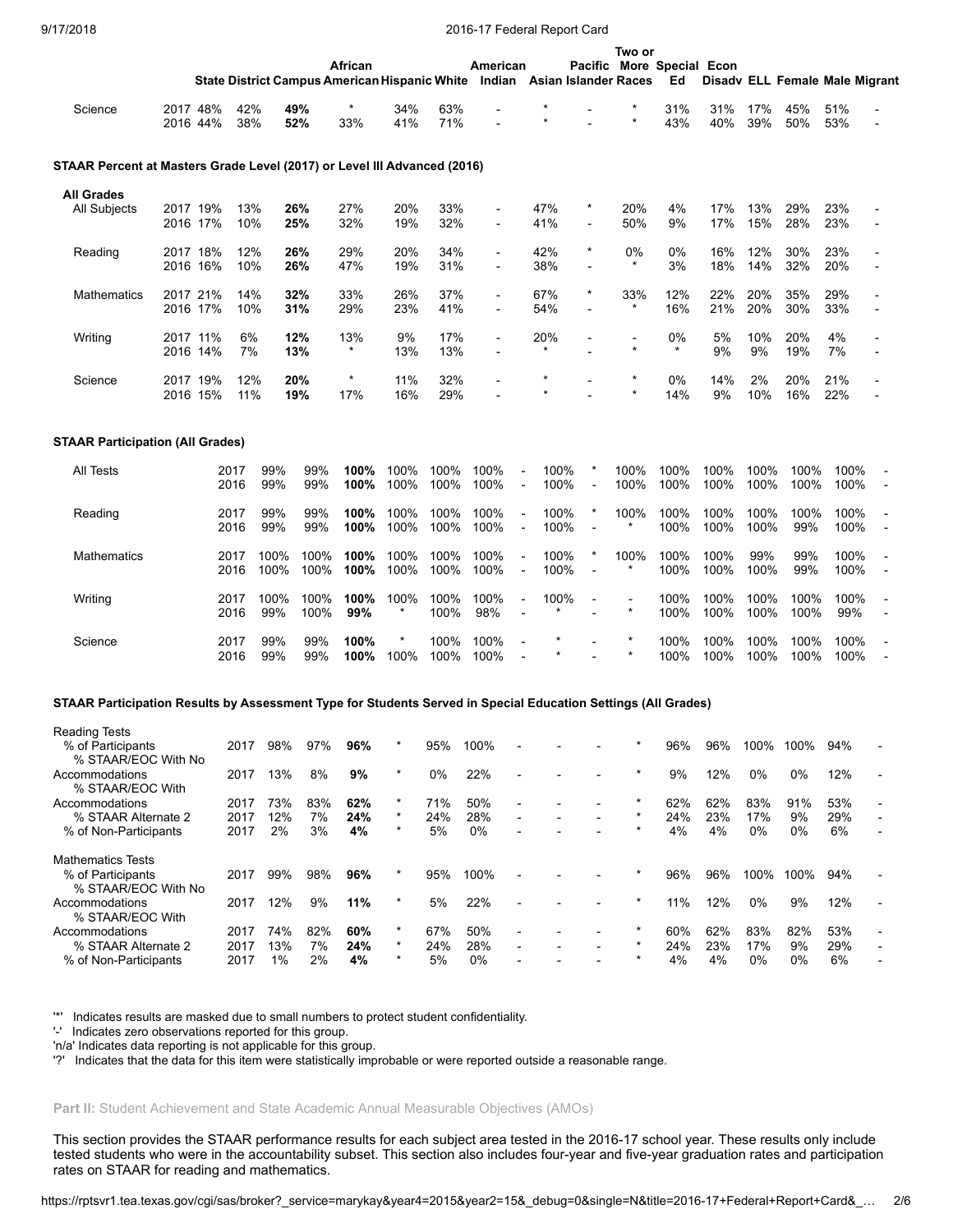|                                                                                                         | All | African<br><b>StudentsAmericanHispanic White</b> |     |     | American |     |     | Two or |     |     | <b>ELL</b><br>Pacific More Econ Special (Current & ELL Total Total Measures<br>Indian Asian Islander Races Disadv Ed Monitored) + |     |                         | <b>Met Eligible</b> | Percent<br>of<br>Eligible<br>Met |
|---------------------------------------------------------------------------------------------------------|-----|--------------------------------------------------|-----|-----|----------|-----|-----|--------|-----|-----|-----------------------------------------------------------------------------------------------------------------------------------|-----|-------------------------|---------------------|----------------------------------|
| <b>Performance Status - State</b>                                                                       |     |                                                  |     |     |          |     |     |        |     |     |                                                                                                                                   |     |                         |                     |                                  |
| State Target                                                                                            | 60% | 60%                                              | 60% | 60% | 60%      | 60% | 60% | 60%    | 60% | 60% | 60%                                                                                                                               |     |                         |                     |                                  |
| Reading                                                                                                 | Υ   |                                                  | Y   | Υ   |          |     |     |        | Y   | N   | Y                                                                                                                                 | n/a | 5                       | 6                   | 83                               |
| <b>Mathematics</b>                                                                                      | Y   |                                                  | Y   | Y   |          |     |     |        | Y   | N   | Y                                                                                                                                 | n/a | 5                       | 6                   | 83                               |
| Writing                                                                                                 | Y   |                                                  | Y   | Y   |          |     |     |        | N   |     | Y                                                                                                                                 | n/a | $\overline{\mathbf{4}}$ | 5                   | 80                               |
| Science                                                                                                 | Y   |                                                  | Y   | Y   |          |     |     |        | Y   |     | Y                                                                                                                                 | n/a | 5                       | 5                   | 100                              |
| <b>Social Studies</b>                                                                                   |     |                                                  |     |     |          |     |     |        |     |     |                                                                                                                                   | n/a | $\Omega$                | $\mathbf 0$         |                                  |
| <b>Total</b>                                                                                            |     |                                                  |     |     |          |     |     |        |     |     |                                                                                                                                   |     | 19                      | 22                  | 86                               |
| Performance Status - Federal                                                                            |     |                                                  |     |     |          |     |     |        |     |     |                                                                                                                                   |     |                         |                     |                                  |
| <b>Federal Target</b>                                                                                   | 91% | 91%                                              | 91% | 91% |          |     |     |        | 91% | 91% | 91%                                                                                                                               |     |                         |                     |                                  |
| Reading                                                                                                 | N   |                                                  | N   | N   | n/a      | n/a | n/a | n/a    | N   | N   | N                                                                                                                                 | n/a |                         |                     |                                  |
| <b>Mathematics</b>                                                                                      | N   |                                                  | N   | N   | n/a      | n/a | n/a | n/a    | N   | N   | N                                                                                                                                 | n/a |                         |                     |                                  |
| <b>Participation Status</b>                                                                             |     |                                                  |     |     |          |     |     |        |     |     |                                                                                                                                   |     |                         |                     |                                  |
| Target                                                                                                  | 95% | 95%                                              | 95% | 95% | 95%      | 95% | 95% | 95%    | 95% | 95% |                                                                                                                                   | 95% |                         |                     |                                  |
| Reading                                                                                                 | Υ   |                                                  | Y   | Y   |          |     |     |        | Y   | Y   | n/a                                                                                                                               | Y   | 6                       | 6                   | 100                              |
| <b>Mathematics</b>                                                                                      | Y   |                                                  | Y   | Y   |          |     |     |        | Y   | Y   | n/a                                                                                                                               | Y   | 6                       | 6                   | 100                              |
| <b>Total</b>                                                                                            |     |                                                  |     |     |          |     |     |        |     |     |                                                                                                                                   |     | 12                      | 12                  | 100                              |
| Federal Graduation Status (Target: See Reason Codes)<br><b>Graduation Target Met</b><br>Reason Code *** |     |                                                  |     |     |          |     |     |        |     |     | n/a                                                                                                                               |     | $\mathbf 0$             | 0                   |                                  |
| <b>Total</b>                                                                                            |     |                                                  |     |     |          |     |     |        |     |     |                                                                                                                                   |     | $\mathbf 0$             | 0                   |                                  |
| District: Met Federal Limits on Alternative Assessments<br>Reading                                      |     |                                                  |     |     |          |     |     |        |     |     |                                                                                                                                   |     |                         |                     |                                  |
| Alternate 1%                                                                                            | n/a |                                                  |     |     |          |     |     |        |     |     |                                                                                                                                   |     |                         |                     |                                  |
| <b>Number Proficient</b>                                                                                | n/a |                                                  |     |     |          |     |     |        |     |     |                                                                                                                                   |     |                         |                     |                                  |
| <b>Total Federal Cap Limit</b>                                                                          | n/a |                                                  |     |     |          |     |     |        |     |     |                                                                                                                                   |     |                         |                     |                                  |
| <b>Mathematics</b>                                                                                      |     |                                                  |     |     |          |     |     |        |     |     |                                                                                                                                   |     |                         |                     |                                  |
| Alternate 1%                                                                                            | n/a |                                                  |     |     |          |     |     |        |     |     |                                                                                                                                   |     |                         |                     |                                  |
| <b>Number Proficient</b>                                                                                | n/a |                                                  |     |     |          |     |     |        |     |     |                                                                                                                                   |     |                         |                     |                                  |
| <b>Total Federal Cap Limit</b><br><b>Total</b>                                                          | n/a |                                                  |     |     |          |     |     |        |     |     |                                                                                                                                   |     |                         |                     |                                  |
| <b>Overall Total</b>                                                                                    |     |                                                  |     |     |          |     |     |        |     |     |                                                                                                                                   |     | 31                      | 34                  | 91                               |
| Participation uses ELL (Current) Graduation uses ELL (Ever HS)                                          |     |                                                  |     |     |          |     |     |        |     |     |                                                                                                                                   |     |                         |                     |                                  |

on uses ELL (Current), Graduation uses ELL (Ever HS) \*\*\* Fancipation uses ELL (Current), Graduation<br>\*\*\* Federal Graduation Rate Reason Codes:<br>a = Graduation Rate Goal of 90%

c = Safe Harbor Target of a 10% decrease in difference from the prior year rate and the Goal d = Five-year Graduation Rate Target of 91% b = Four-year Graduation Rate Target of 88.5%

Blank cells above represent student group indicators that do not meet the minimum size criteria.

n/a Indicates the student group is not applicable to System Safeguards.

|                             |     |                                                    |     |     |                    |         |                                   | Two or                   |                       |               | <b>ELL</b>                         |     |
|-----------------------------|-----|----------------------------------------------------|-----|-----|--------------------|---------|-----------------------------------|--------------------------|-----------------------|---------------|------------------------------------|-----|
|                             | All | African<br><b>Students American Hispanic White</b> |     |     | American<br>Indian | Asian   | <b>Pacific</b><br><b>Islander</b> | <b>More</b><br>Races     | Econ<br><b>Disady</b> | Special<br>Ed | (Current &<br>Monitored) (Current) | ELL |
| <b>Performance Rates</b>    |     |                                                    |     |     |                    |         |                                   |                          |                       |               |                                    |     |
| Reading                     |     |                                                    |     |     |                    |         | $\star$                           | $***$                    |                       |               |                                    |     |
| # at Approaches Grade Level | 292 | 15                                                 | 144 | 116 |                    | 11      |                                   |                          | 134                   | 19            | 93                                 | n/a |
| Standard                    |     |                                                    |     |     |                    |         | $\star$                           | $***$                    |                       |               |                                    |     |
| <b>Total Tests</b>          | 382 | 19                                                 | 206 | 140 |                    | 11      |                                   |                          | 201                   | 39            | 144                                | 133 |
| % at Approaches Grade       | 76% | 79%                                                | 70% | 83% |                    | 100%    | $^\star$                          | 100%                     | 67%                   | 49%           | 65%                                | n/a |
| Level Standard              |     |                                                    |     |     |                    |         |                                   |                          |                       |               |                                    |     |
| <b>Mathematics</b>          |     |                                                    |     |     |                    |         | $\star$                           | $***$                    |                       |               |                                    |     |
| # at Approaches Grade Level | 321 | 15                                                 | 172 | 117 |                    | 11      |                                   |                          | 160                   | 23            | 117                                | n/a |
| Standard                    |     |                                                    |     |     |                    |         |                                   |                          |                       |               |                                    |     |
| <b>Total Tests</b>          | 382 | 19                                                 | 206 | 140 |                    | 11      | $\star$                           | $***$                    | 201                   | 39            | 144                                | 133 |
| % at Approaches Grade       | 84% | 79%                                                | 83% | 84% |                    | 100%    | $^\star$                          | 100%                     | 80%                   | 59%           | 81%                                | n/a |
| Level Standard              |     |                                                    |     |     |                    |         |                                   |                          |                       |               |                                    |     |
| Writing                     |     |                                                    |     |     |                    |         |                                   |                          |                       |               |                                    |     |
| # at Approaches Grade Level | 90  | 5                                                  | 47  | 33  |                    | 5       |                                   |                          | 42                    | 6             | 30                                 | n/a |
| Standard                    |     |                                                    |     |     |                    |         |                                   |                          |                       |               |                                    |     |
| <b>Total Tests</b>          | 132 | $\overline{7}$                                     | 77  | 43  |                    | 5       |                                   | $\overline{\phantom{a}}$ | 72                    | 15            | 49                                 | 40  |
| % at Approaches Grade       | 68% | 71%                                                | 61% | 77% |                    | 100%    |                                   | $\blacksquare$           | 58%                   | 40%           | 61%                                | n/a |
| <b>Level Standard</b>       |     |                                                    |     |     |                    |         |                                   |                          |                       |               |                                    |     |
| <b>Science</b>              |     |                                                    |     |     |                    |         |                                   |                          |                       |               |                                    |     |
| # at Approaches Grade Level | 106 | $^\star$                                           | 52  | 46  |                    | $\star$ |                                   | $\star$                  | 49                    | 6             | 31                                 | n/a |
| Standard                    |     |                                                    |     |     |                    |         |                                   |                          |                       |               |                                    |     |
| <b>Total Tests</b>          | 134 | $^\star$                                           | 71  | 55  |                    | $\star$ |                                   | $^\star$                 | 69                    | 12            | 48                                 | 46  |
| % at Approaches Grade       | 79% | $\star$                                            | 73% | 84% |                    | $\star$ |                                   | $\star$                  | 71%                   | 50%           | 65%                                | n/a |
| <b>Level Standard</b>       |     |                                                    |     |     |                    |         |                                   |                          |                       |               |                                    |     |
| <b>Social Studies</b>       |     |                                                    |     |     |                    |         |                                   |                          |                       |               |                                    |     |

https://rptsvr1.tea.texas.gov/cgi/sas/broker?\_service=marykay&year4=2015&year2=15&\_debug=0&single=N&title=2016-17+Federal+Report+Card&\_… 3/6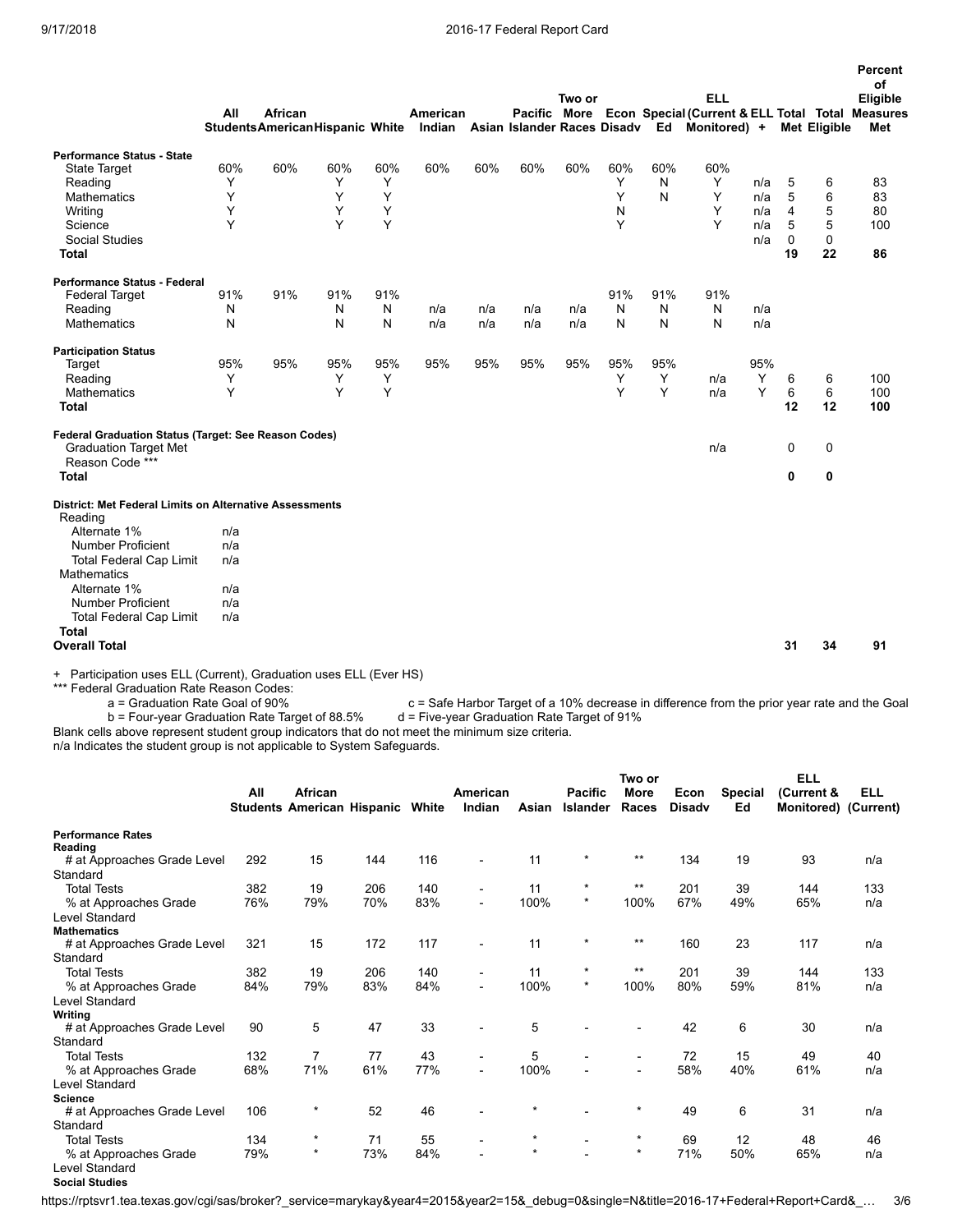|                                         |      |                                   |      |       |                          |       |                | Two or |               |                | ELL                      |      |
|-----------------------------------------|------|-----------------------------------|------|-------|--------------------------|-------|----------------|--------|---------------|----------------|--------------------------|------|
|                                         | All  | African                           |      |       | American                 |       | <b>Pacific</b> | More   | Econ          | <b>Special</b> | (Current &               | ELL  |
|                                         |      | <b>Students American Hispanic</b> |      | White | Indian                   | Asian | Islander       | Races  | <b>Disady</b> | Ed             | Monitored) (Current)     |      |
|                                         |      |                                   |      |       |                          |       |                |        |               |                |                          | n/a  |
|                                         |      |                                   |      |       |                          |       |                |        |               |                |                          |      |
| # at Approaches Grade Level<br>Standard |      |                                   |      |       |                          |       |                |        |               |                |                          |      |
| <b>Total Tests</b>                      |      | $\blacksquare$                    |      |       |                          |       |                |        |               |                |                          |      |
| % at Approaches Grade                   |      | $\overline{\phantom{0}}$          |      |       |                          |       |                |        |               |                | $\overline{\phantom{0}}$ | n/a  |
| Level Standard                          |      |                                   |      |       |                          |       |                |        |               |                |                          |      |
| <b>Participation Rates</b>              |      |                                   |      |       |                          |       |                |        |               |                |                          |      |
| Reading: 2016-2017 Assessments          |      |                                   |      |       |                          |       |                |        |               |                |                          |      |
| <b>Number Participating</b>             | 413  | 21                                | 221  | 150   |                          | 12    | $\star$        | $***$  | 218           | 45             | n/a                      | 139  |
| <b>Total Students</b>                   | 413  | 21                                | 221  | 150   |                          | 12    | $\star$        | $***$  | 218           | 45             | n/a                      | 139  |
| <b>Participation Rate</b>               | 100% | 100%                              | 100% | 100%  | $\overline{\phantom{0}}$ | 100%  | $\star$        | 100%   | 100%          | 100%           | n/a                      | 100% |
| Mathematics: 2016-2017 Assessments      |      |                                   |      |       |                          |       |                |        |               |                |                          |      |
| <b>Number Participating</b>             | 412  | 21                                | 220  | 150   | -                        | 12    | $\star$        | $***$  | 217           | 45             | n/a                      | 138  |
| <b>Total Students</b>                   | 413  | 21                                | 221  | 150   | Ξ.                       | 12    | $\star$        | $***$  | 218           | 45             | n/a                      | 139  |
| <b>Participation Rate</b>               | 100% | 100%                              | 100% | 100%  |                          | 100%  | $\star$        | 100%   | 100%          | 100%           | n/a                      | 99%  |

Indicates results are masked due to small numbers to protect student confidentiality.

When only one racial/ethnic group is masked, then the second smallest racial/ethnic group is masked (regardless of size).

Indicates there are no students in the group.

n/a Indicates the student group is not applicable to System Safeguards.

|                                                                     |     |                                                    |  |                          |       |                                   | Two or                   |                       |                      |                          |                                   |
|---------------------------------------------------------------------|-----|----------------------------------------------------|--|--------------------------|-------|-----------------------------------|--------------------------|-----------------------|----------------------|--------------------------|-----------------------------------|
|                                                                     | All | African<br><b>Students American Hispanic White</b> |  | American<br>Indian       | Asian | <b>Pacific</b><br><b>Islander</b> | <b>More</b><br>Races     | Econ<br><b>Disady</b> | <b>Special</b><br>Ed | ELL                      | <b>ELL</b><br>(Ever HS) (Current) |
|                                                                     |     |                                                    |  |                          |       |                                   |                          |                       |                      |                          |                                   |
| <b>Federal Graduation Rates</b>                                     |     |                                                    |  |                          |       |                                   |                          |                       |                      |                          |                                   |
| 4-year Longitudinal Cohort Graduation Rate (Gr 9-12): Class of 2016 |     |                                                    |  |                          |       |                                   |                          |                       |                      |                          |                                   |
| <b>Number Graduated</b>                                             |     |                                                    |  |                          |       |                                   |                          |                       |                      |                          | n/a                               |
| <b>Total in Class</b>                                               |     |                                                    |  |                          |       |                                   |                          |                       |                      |                          | $\overline{\phantom{0}}$          |
| <b>Graduation Rate</b>                                              |     |                                                    |  |                          |       |                                   |                          |                       |                      | $\overline{\phantom{0}}$ | n/a                               |
| 4-year Longitudinal Cohort Graduation Rate (Gr 9-12): Class of 2015 |     |                                                    |  |                          |       |                                   |                          |                       |                      |                          |                                   |
| <b>Number Graduated</b>                                             |     |                                                    |  |                          |       |                                   |                          |                       |                      | $\overline{\phantom{0}}$ | n/a                               |
| <b>Total in Class</b>                                               |     |                                                    |  | $\overline{\phantom{a}}$ |       |                                   | $\overline{\phantom{a}}$ |                       |                      | $\overline{\phantom{a}}$ | $\blacksquare$                    |
| <b>Graduation Rate</b>                                              |     |                                                    |  |                          |       |                                   |                          |                       |                      |                          | n/a                               |
| 5-year Extended Graduation Rate (Gr 9-12): Class of 2015            |     |                                                    |  |                          |       |                                   |                          |                       |                      |                          |                                   |
| <b>Number Graduated</b>                                             |     |                                                    |  |                          |       |                                   |                          |                       |                      | $\overline{\phantom{a}}$ | n/a                               |
| <b>Total in Class</b>                                               |     |                                                    |  |                          |       |                                   |                          |                       |                      |                          |                                   |
| <b>Graduation Rate</b>                                              |     |                                                    |  |                          |       |                                   |                          |                       |                      | $\overline{\phantom{0}}$ | n/a                               |
| District: Met Federal Limits on Alternative Assessments             |     |                                                    |  |                          |       |                                   |                          |                       |                      |                          |                                   |
| Reading                                                             |     |                                                    |  |                          |       |                                   |                          |                       |                      |                          |                                   |
| <b>Number Proficient</b>                                            | n/a |                                                    |  |                          |       |                                   |                          |                       |                      |                          |                                   |
| <b>Total Federal Cap Limit</b>                                      | n/a |                                                    |  |                          |       |                                   |                          |                       |                      |                          |                                   |
| <b>Mathamatica</b>                                                  |     |                                                    |  |                          |       |                                   |                          |                       |                      |                          |                                   |

| Mathematics                    |     |
|--------------------------------|-----|
| Number Proficient              | n/a |
| <b>Total Federal Cap Limit</b> | n/a |

\* Indicates results are masked due to small numbers to protect student confidentiality.

When only one racial/ethnic group is masked, then the second smallest racial/ethnic group is masked (regardless of size).

- Indicates there are no students in the group.

n/a Indicates the student group is not applicable to System Safeguards.

Source: 2017 Accountability System Safeguards Report

#### **Part III:** Priority and Focus Schools

**Priority schools** are 5% of Title I served campuses based on performance in reading and mathematics and graduation rates. Priority schools include TTIPS schools, campuses with graduation rates less than 60%, and lowest achieving campuses based on Improvement Required status and reading/mathematics performance in the selected student groups. **Focus schools** are 10% of Title I served campuses, not already identified as priority schools, that have the next lowest achieving campuses based on Improvement Required status and reading/mathematics performance in the selected student groups.

| <b>Priority School Identification:</b> | <b>Priority School Reason: N/A</b> |
|----------------------------------------|------------------------------------|
| No                                     | <b>Focus School Reason: N/A</b>    |
| <b>Focus School Identification: No</b> |                                    |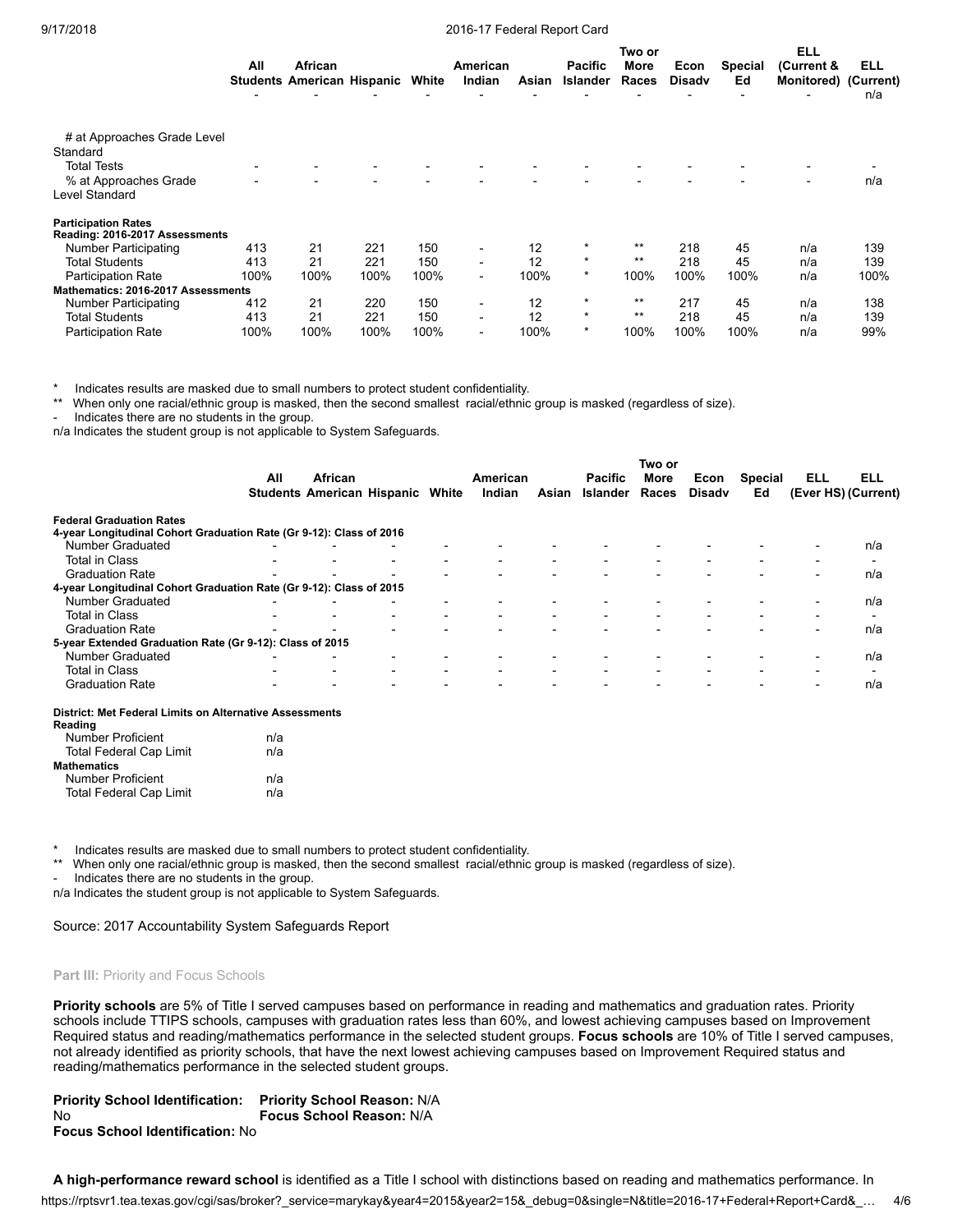addition, at the high school level, a reward school is a Title I school with the highest graduation rates. **A high progress school** is identified as a Title I school in the top 25% in annual improvement; and/or a school in the top 25% of those demonstrating ability to close performance gaps based on system safeguards.

### **High Performing School:** No **High Progress School:** No

Source: TEA Division of School Improvement and Support

#### **Part IV:** Teacher Quality Data

### **Part IV A: Percentage of Teachers by Highest Degree Held**

Professional qualifications of all public elementary and secondary school teachers in the State of Texas. The distribution of degrees attained by teachers are shown as the percentage of total Full-Time Equivalent (FTE) count of teachers with no degree, bachelor's, master's, and doctorate degrees.

|                  | Campus        | ------------------ |                 |              |
|------------------|---------------|--------------------|-----------------|--------------|
|                  | <b>Number</b> | Percent            | <b>District</b> | <b>State</b> |
|                  |               |                    | Percent         | Percent      |
| No Degree        | 0.0           | $0.0\%$            | 3.8%            | 1.2%         |
| <b>Bachelors</b> | 44.9          | 88.2%              | 74.2%           | 74.5%        |
| <b>Masters</b>   | 5.0           | 9.8%               | 20.3%           | 23.6%        |
| <b>Doctorate</b> | 1.0           | 2.0%               | 1.7%            | 0.6%         |

#### **Part IV B and C: Teachers with Emergency/Provisional Credentials, Low Poverty/ High Poverty Summary Reports**

The percentage of all public elementary and secondary school teachers teaching with emergency or provisional credentials, disaggregated by high-poverty compared to low-poverty schools. For this purpose, high-poverty means schools in the top quartile of poverty and lowpoverty means the bottom quartile of poverty in the state.

#### **Number of Core Academic Teachers Who Are Teaching on the Following Permits**

#### Report Not Required

Source: TEA Division of Educator Preparation and Program Accountability

**Part V:** Graduates Enrolled in Texas Institution of Higher Education (TX IHE)

This section provides the percentage of students who enroll and begin instruction at an institution of higher education in the school year (fall or spring semester) following high school graduation. The rate reflects the percentage of total graduates during the 2013-14 school year who attended a public or independent college or university in Texas in the 2014-15 academic year.

Report Not Required

Source: Texas Higher Education Coordinating Board

**Part VI:** Statewide National Assessment of Educational Progress (NAEP) Results

The most recent NAEP results for Texas are provided showing statewide reading and mathematics performance results and participation rates, disaggregated by student group.

#### **State Level: 2015 Percentages at NAEP Achievement Levels**

|         |                |                      |                         | %                           | %                                | %                              |
|---------|----------------|----------------------|-------------------------|-----------------------------|----------------------------------|--------------------------------|
| Grade   | <b>Subject</b> | <b>Student Group</b> | %<br><b>Below Basic</b> | At or Above<br><b>Basic</b> | At or Above<br><b>Proficient</b> | At or Above<br><b>Advanced</b> |
| Grade 4 | Reading        | Overall              | 36                      | 64                          | 31                               |                                |
|         |                | American Indian      | n/a                     | n/a                         | n/a                              | n/a                            |
|         |                | Asian                | 13                      | 87                          | 66                               | 30                             |
|         |                | <b>Black</b>         | 49                      | 51                          |                                  |                                |

https://rptsvr1.tea.texas.gov/cgi/sas/broker?\_service=marykay&year4=2015&year2=15&\_debug=0&single=N&title=2016-17+Federal+Report+Card&\_… 5/6